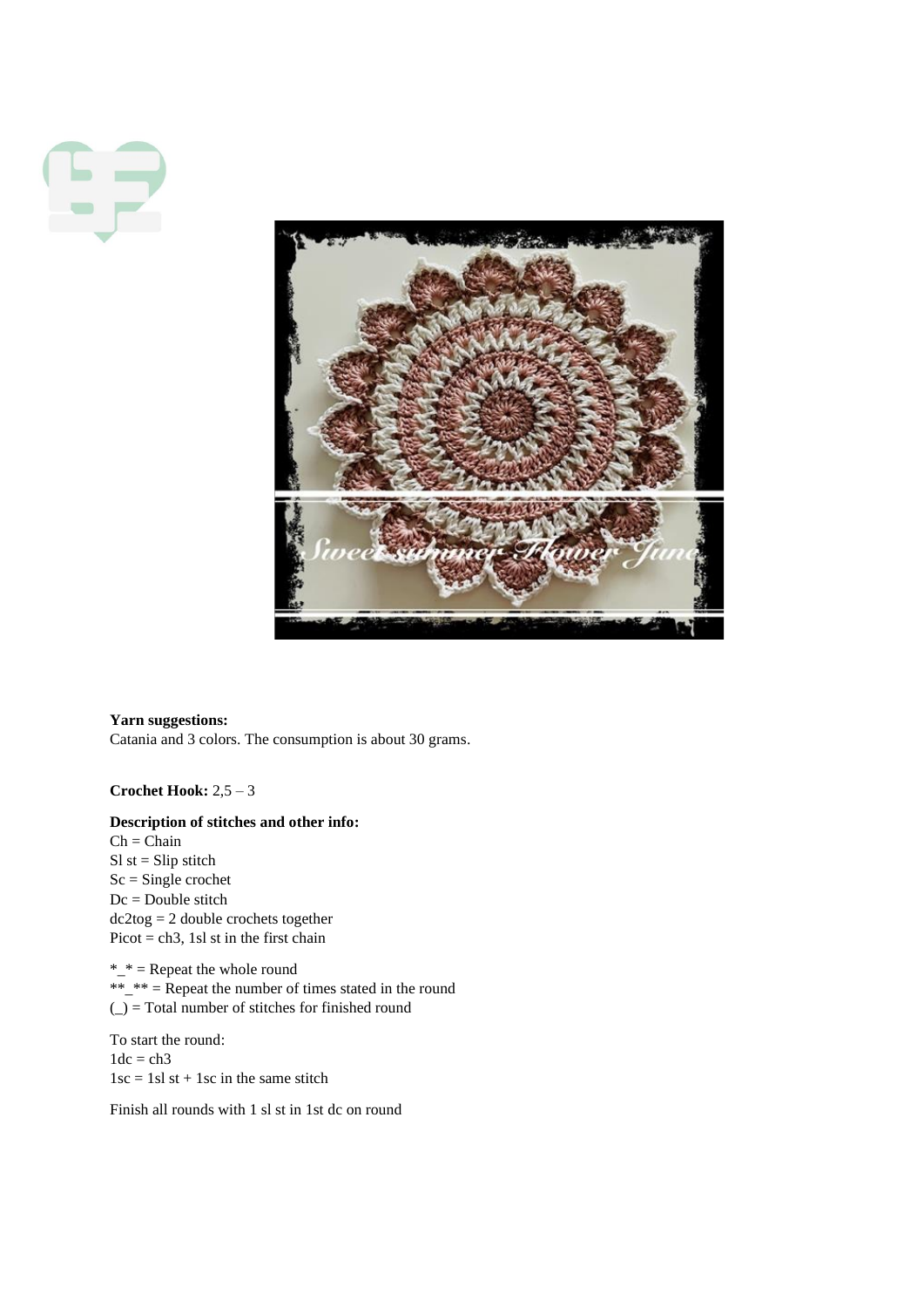# Color A

R1. Start with ch4 and close to a ring with 1sl st in the first ch. 16dc in the ch4 space. Fasten off and weave in your ends. (16dc)

## Color B

R2. Start with 1sc in the space between 2dc, \*ch2, skip 1dc, 1sc in the space before next dc\* end with ch2, skip the last dc, 1sc in the first sc. Fasten off and weave in your ends. (16sc, 16 ch2)

## Color C

R3. Start in a ch2 space with 1dc, \*ch2, in the same space you crocheted the first leg in the dc2tog, the second leg you do in the next ch2 space\* last dc2tog you crochet with the first leg in the same space you crocheted last leg in the dc2tog and end it with 1sl st in the first dc you did in the start of this round. Fasten off and weave in your ends. (16 dc2tog, 16 ch2)

# Color A

R4. Start in a ch2 space with 4dc, skip 1sc, 4dc in the next ch2 space\* Fasten off and weave in your ends. (64dc)

# Color B

R5. Start with \*1sc in the space between dc4 and dc1, ch2, skip 2dc, 1sc in the space before dc3. Ch2 skip  $2dc*$ Fasten off and weave in your ends. (32sc, 32 ch2)

### Color C

R6. Start in a ch2 space with 1dc, \*ch2, in the same space you crocheted the first leg in the dc2tog, the second leg you do in the next ch2 space\* last dc2tog you crochet with the first leg in the same space you crocheted last leg in the dc2tog and end it with 1sl st in the first dc you did in the start of this round. Fasten off and weave in your ends. (32 dc2tog, 32 ch2)

### Color A

R7. Start in a ch2 space with 3dc, skip dc2tog, \*3dc in the next ch2 space, skip dc2tog\* Fasten off and weave in your ends. (96dc)

### Color B

R8. Start in the space between dc3 and dc1 with 1sc, \*ch3, skip 3dc, 1sc In the space before next dc\* Fasten off and weave in your ends. (32sc, 32 ch3)

### Color C

R9. Start in the ch3 space, \*dc2tog-ch2-dc2tog in the ch3 space, skip 1sc\* Fasten off and weave in your ends. (64 dc2tog, 32 ch2)

### Color B

R10. Start in the ch2 space with 1dc-ch2-1dc, \*'ch2, skip dc2tog, in the next space of ch2 crochet 1sc-ch2-1sc. Ch2, skip dc2tog, continue in the next sc2 space with 1dc-ch4-1dc, skip dc2tog\* Fasten off and weave in your ends. (32dc, 16 ch4, 32 sc, 32 ch2)